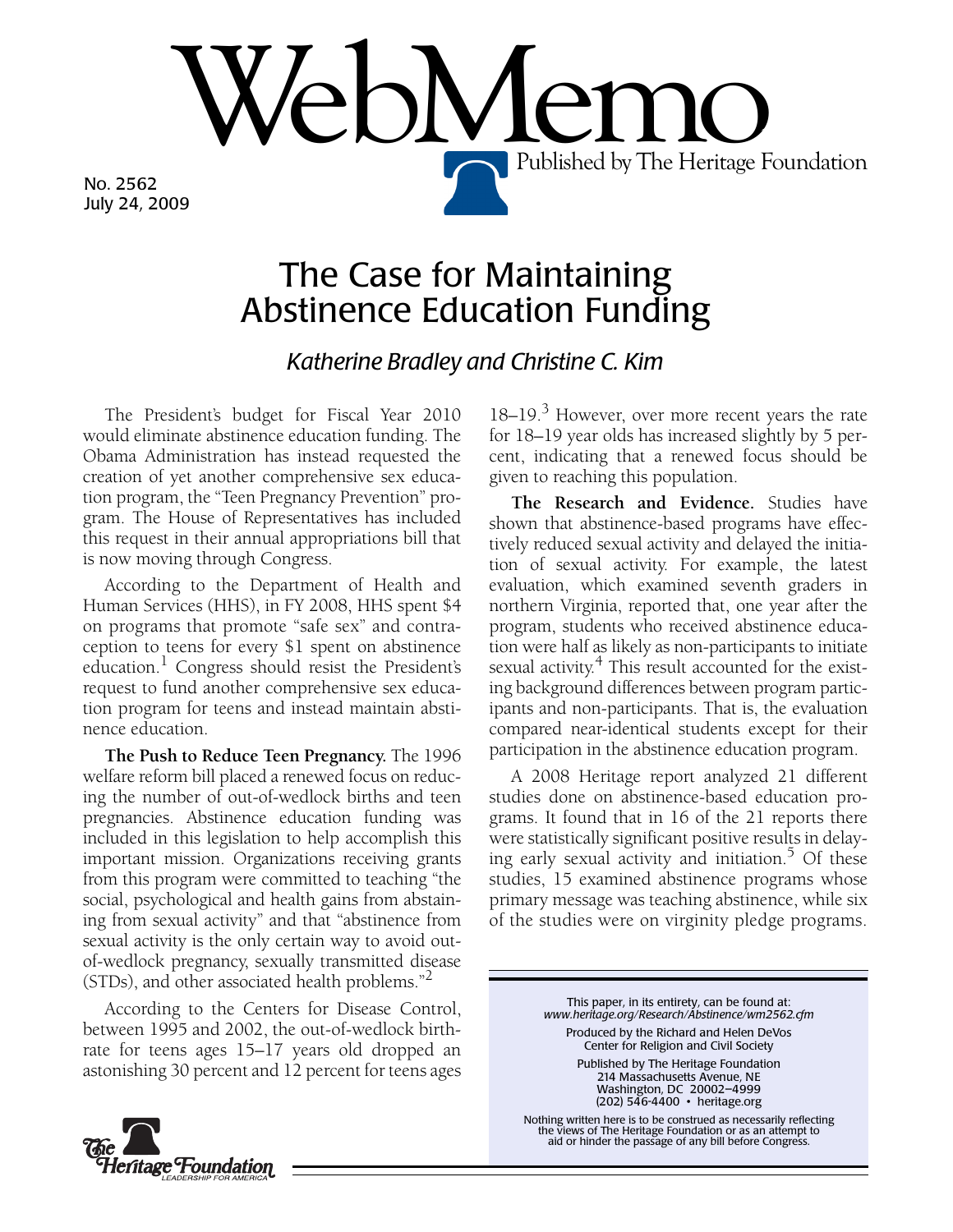Of the virginity pledge programs, five reported positive findings.<sup>6</sup>

The research also suggests that teens who remain abstinent have higher academic achievement.<sup>7</sup> Analyzing a large nationally representative sample of youths, a Heritage study found that compared to sexually active teens, those who remained abstinent through high school were 60 percent less likely to be expelled from school, 50 percent less likely to drop out of high school, and almost twice as likely to graduate from college.

Abstinent teens also report better psychological well-being than their peers who are sexually active, and girls, in particular, appear to benefit from delayed sexual activity.<sup>8</sup> Reduced sexual activity decreases teen exposure to sexually transmitted diseases (STDs), reduces their risks of having children out of wedlock, and improves their emotional and mental health.

**Parental Support for Abstinence Education.** A Zogby poll in December 2003 found that 96 percent of parents said they want teenagers to be taught that abstinence is best. Seventy-nine percent said they want young people taught that sex should be reserved for marriage or in an adult relationship leading to marriage.<sup>9</sup> In addition, the poll showed that "93 percent of parents want teens taught that the younger the age an individual begins sexual activity, the more likely he or she is to be infected by STDs, to have an abortion, and to give birth out of wedlock."10

These are all themes and messages woven throughout abstinence education programs. Teens are taught about all of the possible consequences of engaging in sexual activity, including the risks of contracting a STD, heightened chances of depression, lower academic achievement and greater chances of teen pregnancy and out-of-wedlock childbearing. They teach life and relationship skills and help lay the foundation for personal responsibility.

Comprehensive sex education programs often claim they include a message of abstinence. However, the manner in which it is presented is often downplayed and given little attention or focus. These programs do not focus on teaching personal responsibility, building character, or developing strong decision-making skills. Instead they presume teen sexual activity and convey that protected sex is

10. *Ibid.*



<sup>1.</sup> U.S. Department of Health and Human, Office of Assistant Secretary for Planning and Evaluation, "Health and Human Services Funding for Abstinence Education, Education for Teen Pregnancy and HIV/STD Prevention, and Other Programs That Address Adolescent Sexual Activity," December 16, 2008, at *http://aspe.hhs.gov/hsp/08/AbstinenceEducation/index.shtml* (July 21, 2009).

<sup>2.</sup> Personal Responsibility and Work Opportunity Reconciliation Act of 1996, Public Law 104–193, at *http://frwebgate.access.gpo.gov/cgi-bin/getdoc.cgi?dbname=104\_cong\_public\_laws&docid=f:publ193.104.pdf* (July 24, 2009).

<sup>3.</sup> Stephanie J. Ventura, "Changing Patterns of Non-Marital Childbearing in the United States," May 2009, U.S. Department of Health and Human Services, at *http://www.cdc.gov/nchs/data/databriefs/db18.pdf* (July 23, 2009).

<sup>4.</sup> Stan Weed *et al.*, "An Abstinence Program's Impact on Cognitive Mediators and Sexual Initiation," *American Journal of Health Behavior*, Vol. 31, No. 1 (2008), pp. 60–73.

<sup>5.</sup> Christine C. Kim and Robert Rector, "Abstinence Education: Assessing the Evidence," Heritage Foundation *Backgrounder* No. 2126, April 22, 2008, at *http://www.heritage.org/Research/Welfare/bg2126*.

<sup>6.</sup> *Ibid.*

<sup>7.</sup> Robert Rector and Kirk A. Johnson. "Teenage Sexual Abstinence and Academic Achievement," paper presented at the Ninth Annual Abstinence Clearinghouse Conference, August 2005, at *http://www.heritage.org/Research/Abstinence/ whitepaper10272005-1.cfm*; Joseph J. Sabia and Daniel I. Reese, "The Effect of Sexual Abstinence on Females' Educational Attainment," *Demograph* (forthcoming).

<sup>8.</sup> Denise Hallfors *et al.*, "Which Comes First in Adolescence—Sex and Drugs or Depression?," *American Journal of Preventive Medicine*, Vol 29, No. 3 (2005), pp. 163–170; Joseph J. Sabia and Daniel I. Rees. "The Effect of Adolescent Virginity Status on Psychological Wellbeing," *Journal of Health Economics*, Vol. 27, No. 5 (2008), pp. 1368–1381.

<sup>9.</sup> Robert E. Rector, Melissa G. Pardue, and Shannan Martin, "What Do Parents Want Taught in Sex Education Programs?," Heritage Foundation *Backgrounder* No. 1722, January 28, 2004, at *www.heritage.org/Research/Abstinence/bg1722.cfm*.